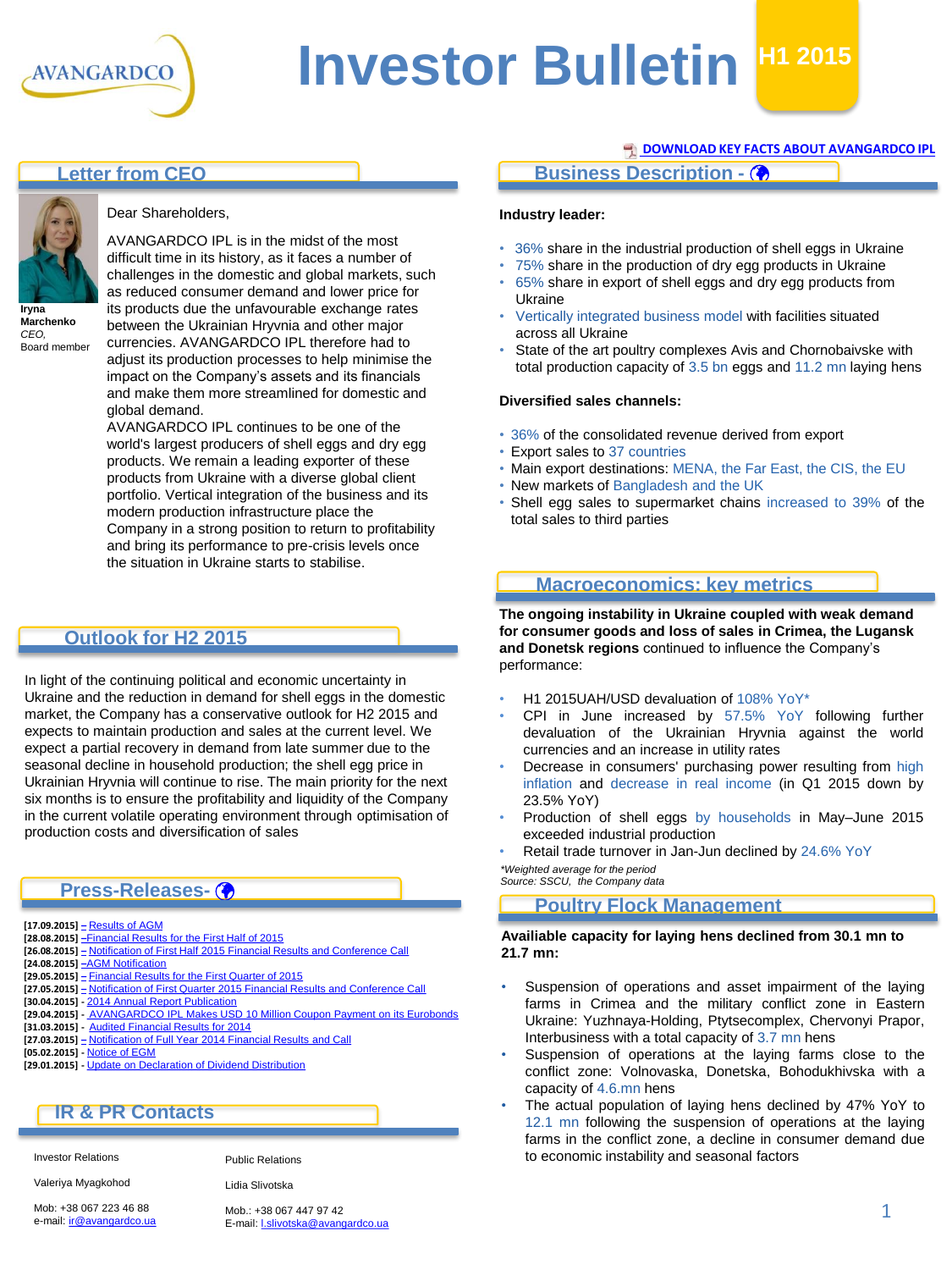

## **Investor Bulletin**  $H12015$

**Production Results** Production of shell eggs, bn pcs Production of egg products, th tonnes Total number of laying hens, mn heads 27.0 22.8 18.6 12.1 3.680 1.892 14.012

## **Diversified Sales Structure**

31.12.2013 30.06.2014 31.12.2014 31.06.2015

Sales of shell eggs to third parties by volume, %



Sales of dry egg product by volume,

H1 2014 H1 2015



3.562

H1 2014 H1 2015

Top-5 export markets,

## **Financial Results**

| \$'000                                          | Q1 2015             |               | Q2 2015<br>%                  | H1 2014          | H <sub>1</sub> 2015         | %                           |           |                                                                                                                                                         |                 |                             |   |                             |                   |                                                                  | Consolidated revenue decreased by 54% YoY due to the sharp                                                                  |
|-------------------------------------------------|---------------------|---------------|-------------------------------|------------------|-----------------------------|-----------------------------|-----------|---------------------------------------------------------------------------------------------------------------------------------------------------------|-----------------|-----------------------------|---|-----------------------------|-------------------|------------------------------------------------------------------|-----------------------------------------------------------------------------------------------------------------------------|
| Revenue                                         | 72,426              |               | 49,248<br>(32%)               | 262,680          | 121,397                     | (54%)                       |           | devaluation of the Ukrainian Hryvnia against the US dollar and a                                                                                        |                 |                             |   |                             |                   |                                                                  |                                                                                                                             |
| Average shell egg<br>price, UAH/egg             | 1.07                |               | 1.09<br>2%                    | 0.68             | 1.08                        | 59%                         |           |                                                                                                                                                         |                 |                             |   |                             |                   | in the average sales price of dry egg products in dollar terms   | 29%YoY and 54%YoY reduction in sales volumes of shell eggs<br>and egg products respectively, as well as a 19% Yo Y decrease |
| Average shell egg<br>price, USD/egg             | 0.051               |               | 0.051<br>0%                   | 0.066            | 0.050                       | (23%)                       | $\bullet$ | Cost per egg in the Ukrainian hryvnia increased by 127% YoY                                                                                             |                 |                             |   |                             |                   |                                                                  |                                                                                                                             |
| Average egg<br>products price<br>USD/kg         | 5.24                |               | 5.67<br>8%                    | 6.69             | 5.40                        | (19%)                       |           | and in US dollars by 9%YoY due to higher prices for feed and<br>other components, increased cost of imported raw materials and<br>rise in utility rates |                 |                             |   |                             |                   |                                                                  |                                                                                                                             |
| Cost of sales                                   |                     |               |                               |                  |                             |                             | $\bullet$ |                                                                                                                                                         |                 |                             |   |                             |                   |                                                                  | The increase in the average shell egg price in the Ukrainian                                                                |
| Cost per egg,                                   |                     |               |                               |                  |                             |                             |           |                                                                                                                                                         |                 |                             |   |                             |                   | hryvnia was not sufficient to cover the increased costs per unit |                                                                                                                             |
| UAH/egg                                         | 1.01                |               | 1.15<br>14%                   | 0.47             | 1.06                        | 127%                        | $\bullet$ |                                                                                                                                                         |                 |                             |   |                             |                   |                                                                  | Decrease in the average sales price of dry egg products was                                                                 |
| Cost per egg,<br>USD/egg                        | 0.048               |               | 0.053<br>11%                  | 0.046            | 0.050                       | 9%                          |           | due to the increased share of sales of cheaper egg products as<br>well as increase in the share of domestic sales                                       |                 |                             |   |                             |                   |                                                                  |                                                                                                                             |
| Cost per egg<br>products, USD/kg                | 3.59                |               | 5.03<br>40%                   | 3.99             | 4.19                        | 5%                          |           |                                                                                                                                                         |                 |                             |   |                             |                   |                                                                  | As a result of the decrease of shell egg and dry egg product<br>gross margins, gross profit decreased by 91%YoY to USD8 mn  |
| <b>Gross profit</b><br><b>Net Profit/(Loss)</b> | 14,609<br>(52, 179) |               | $(6, 847)$ *<br>$(99, 821)^*$ | 80.797<br>51,991 | 7,512<br>(152, 432)         | (91%)<br>$\blacksquare$     | ٠         |                                                                                                                                                         | USD32 mn        |                             |   |                             |                   |                                                                  | Net loss amounted to USD152 mn and included FX losses of                                                                    |
| <b>Average FX UAH/USD</b>                       |                     | 2013<br>7.993 | 2014<br>11.910                | Δ<br>$+49%$      | H <sub>1</sub> 14<br>10.287 | H <sub>1</sub> 15<br>21.365 |           | Л<br>$+108%$                                                                                                                                            | Q2 14<br>11.696 | Q <sub>2</sub> 15<br>21.611 | Δ | Q1 15<br>+85% 21.116 21.611 | Q <sub>2</sub> 15 | Δ<br>$+2%$                                                       |                                                                                                                             |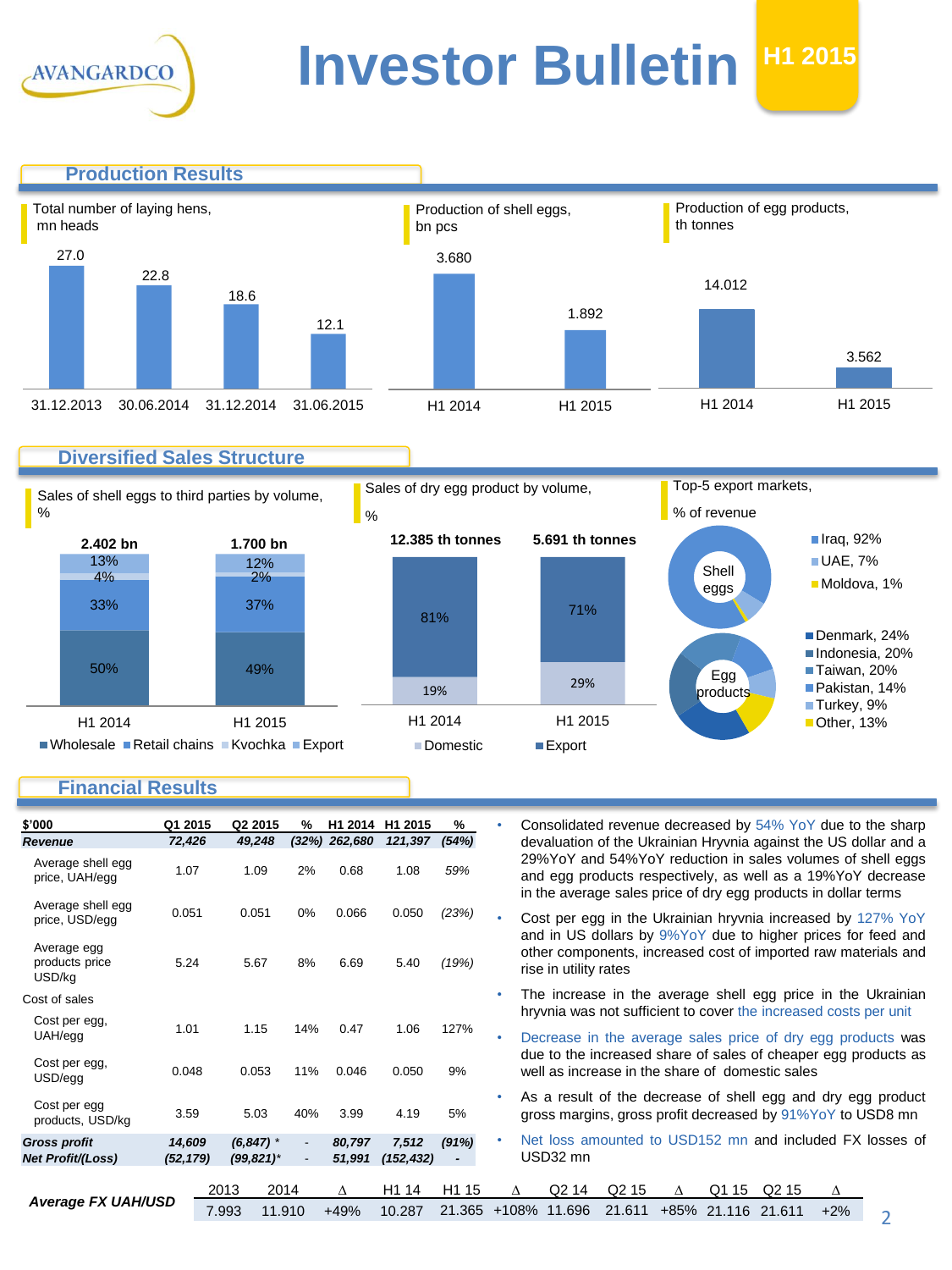

## **Investor Bulletin**

## **Reasons to invest**

- The largest producer of shell eggs and dry egg products in Ukraine and number one producer in Europe
- Vertically integrated business model ensures effective cost control • Production facilities situated across all Ukraine improving logistics and access to customers
- Economies on scale support competitiveness on domestic and foreign markets
- High quality and diversified costumer base and export to 37 countries
- State of the art poultry complexes Avis and Chornobaivske with total production capacity of 3.5 bn eggs and 11.2 mn laying hens
- Technologically-advanced egg processing plant Imperovo Foods with a processing capacity of 6 mn eggs per day
- Employment of high level of biosecurity standards
- Experienced management team and adherence to the best standards of corporate governance

## **Securities Information**

 $\bullet$ 

| <b>GDR\ADR's</b>   | w                                                           |
|--------------------|-------------------------------------------------------------|
| <b>Ticker</b>      | <b>AVGR</b>                                                 |
| Stock<br>Exchange  | LSE                                                         |
| <b>Deal Size</b>   | 1,437,500 new ordinary shares in the form of<br><b>GDRs</b> |
| Use of<br>Proceeds | Finalization of new capacity expansion programs             |
| Proceeds           | US\$ 208 mn                                                 |
| <b>Offer Price</b> | US\$15.0 per GDR                                            |



| <b>Bonds</b> | Ð                                                          |
|--------------|------------------------------------------------------------|
| Format       | Reg S                                                      |
| Amount       | <b>US\$200 mn</b>                                          |
| Maturity     | 29 October 2015                                            |
| Coupon       | 10%, payable semi-annually in arrears on 29<br>Apr and Oct |
| Listing      | I SE                                                       |